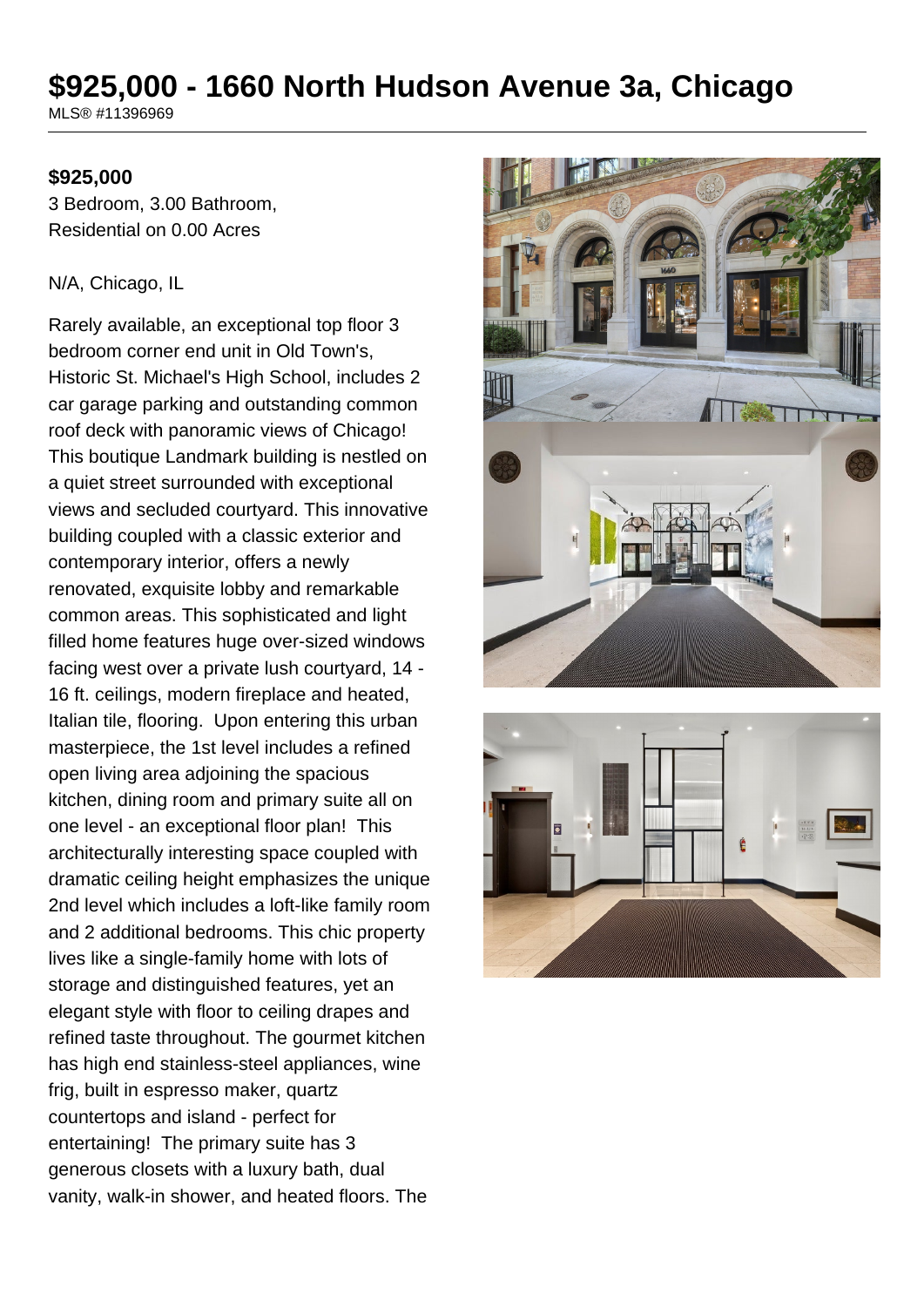stunning staircase leads to the upper level with an expansive family room, wet bar, 2 sizeable bedrooms and full bath. Additional features: new carpet, new furnace, new AC, and newer windows. This special building offers common outdoor spaces including a swank roof top deck with 2 grills and unobstructed city views, plus a sizeable landscaped separate terrace perfect for large gatherings. Included is 2 car attached heated garage spots and personal storage. Enjoy being close to Lake Michigan, Wells St., Lincoln Park Zoo, wonderful restaurants, and shopping, too. Don't miss this special home!

Built in 1928

#### **Essential Information**

| $MLS@$ #              | 11396969               |
|-----------------------|------------------------|
| Price                 | \$925,000              |
| <b>Bedrooms</b>       | 3                      |
| Bathrooms             | 3.00                   |
| <b>Full Baths</b>     | 2                      |
| Half Baths            | 1                      |
| <b>Taxes</b>          | \$9,741                |
| <b>HOA Fees</b>       | \$551                  |
| <b>HOA Fees Freq.</b> | Monthly                |
| Acres                 | 0.00                   |
| <b>Year Built</b>     | 1928                   |
| <b>Type</b>           | Residential            |
| Sub-Type              | <b>Attached Single</b> |
| Status                | Contingent             |

#### **Community Information**

| Address      | 1660 North Hudson Avenue 3a |
|--------------|-----------------------------|
| Area         | CHI - Lincoln Park          |
| Subdivision  | N/A                         |
| City         | Chicago                     |
| County       | Cook                        |
| <b>State</b> | <b>TE</b>                   |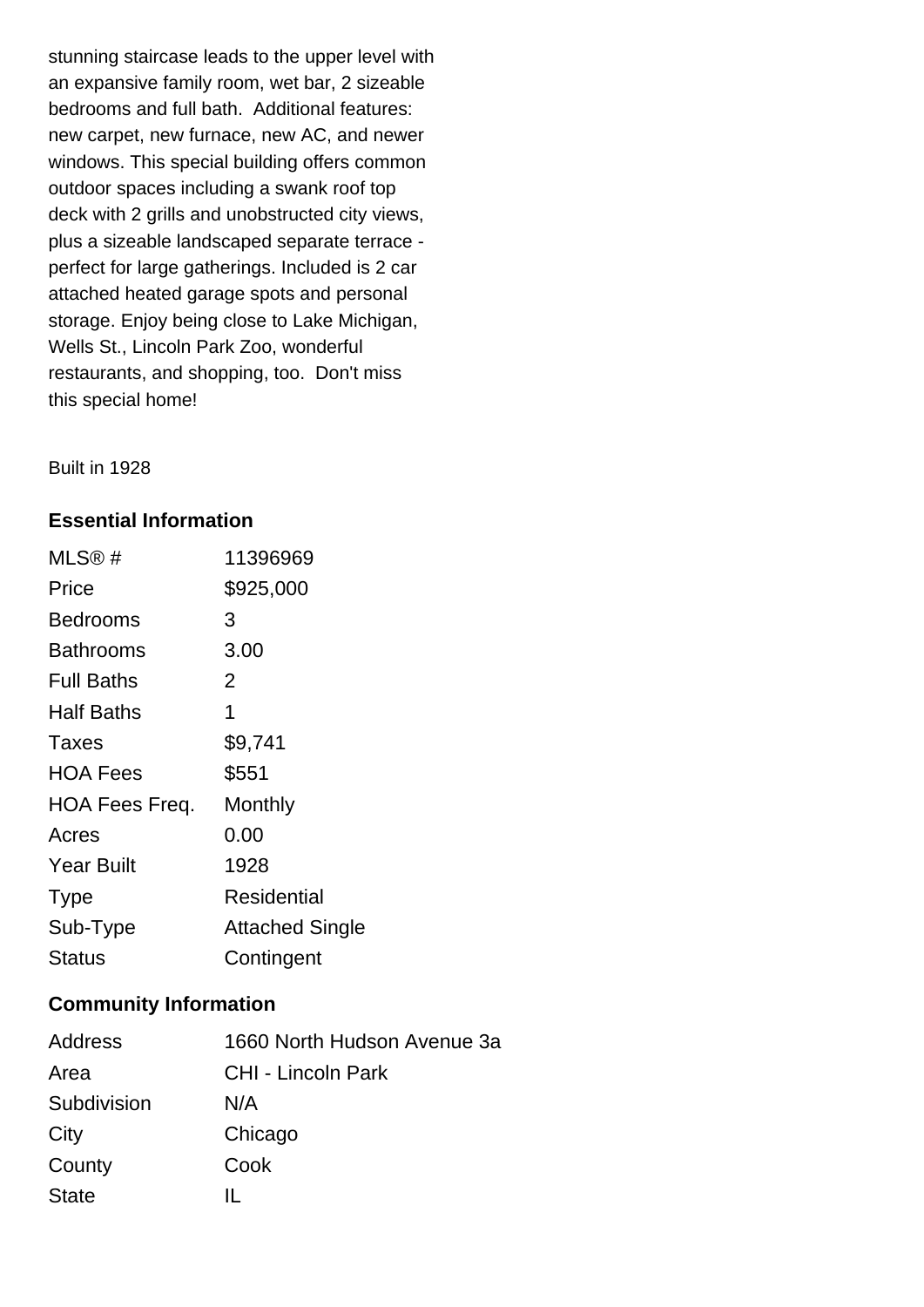| Zip Code                 | 60614                                                                                                                                                                                     |
|--------------------------|-------------------------------------------------------------------------------------------------------------------------------------------------------------------------------------------|
| <b>Amenities</b>         |                                                                                                                                                                                           |
| Amenities                | Bike Room/Bike Trails, Elevator(s), Storage, Sundeck                                                                                                                                      |
| # of Garages             | 2                                                                                                                                                                                         |
| Garages                  | Garage Door Opener(s), Heated                                                                                                                                                             |
| <b>Interior</b>          |                                                                                                                                                                                           |
| <b>Interior Features</b> | Skylight(s), Bar-Wet, Heated Floors, First Floor Bedroom, First Floor Full<br>Bath, Laundry Hook-Up in Unit, Storage, Walk-In Closet(s), Open<br>Floorplan, Some Carpeting, Drapes/Blinds |
| Appliances               | Range, Microwave, Dishwasher, Refrigerator, Washer, Dryer, Disposal,<br>Stainless Steel Appliance(s), Wine Refrigerator                                                                   |
| Heating                  | Natural Gas, Forced Air                                                                                                                                                                   |
| Cooling                  | <b>Central Air</b>                                                                                                                                                                        |
| Fireplace                | Yes                                                                                                                                                                                       |
| # of Fireplaces          | 1                                                                                                                                                                                         |
| <b>Fireplaces</b>        | <b>Gas Starter</b>                                                                                                                                                                        |
| # of Stories             | 2                                                                                                                                                                                         |
| Has Basement             | Yes                                                                                                                                                                                       |
| <b>Basement</b>          | <b>None</b>                                                                                                                                                                               |

### **Exterior**

| Exterior        | <b>Brick</b>                                     |
|-----------------|--------------------------------------------------|
|                 | Exterior Features Deck, Roof Deck, Outdoor Grill |
| Lot Description | <b>Common Grounds</b>                            |

## **School Information**

| <b>District</b> | 299                              |
|-----------------|----------------------------------|
| Elementary      | <b>Lincoln Elementary School</b> |
| Middle          | <b>Lincoln Elementary School</b> |
| High            | Lincoln Park High School         |

## **Additional Information**

| Days on Market | 50      |
|----------------|---------|
| Taxes          | \$9,741 |

# **Listing Details**

Listing Office Coldwell Banker Realty

# "<sup>A</sup> Broker"<br>"If Reciprocity